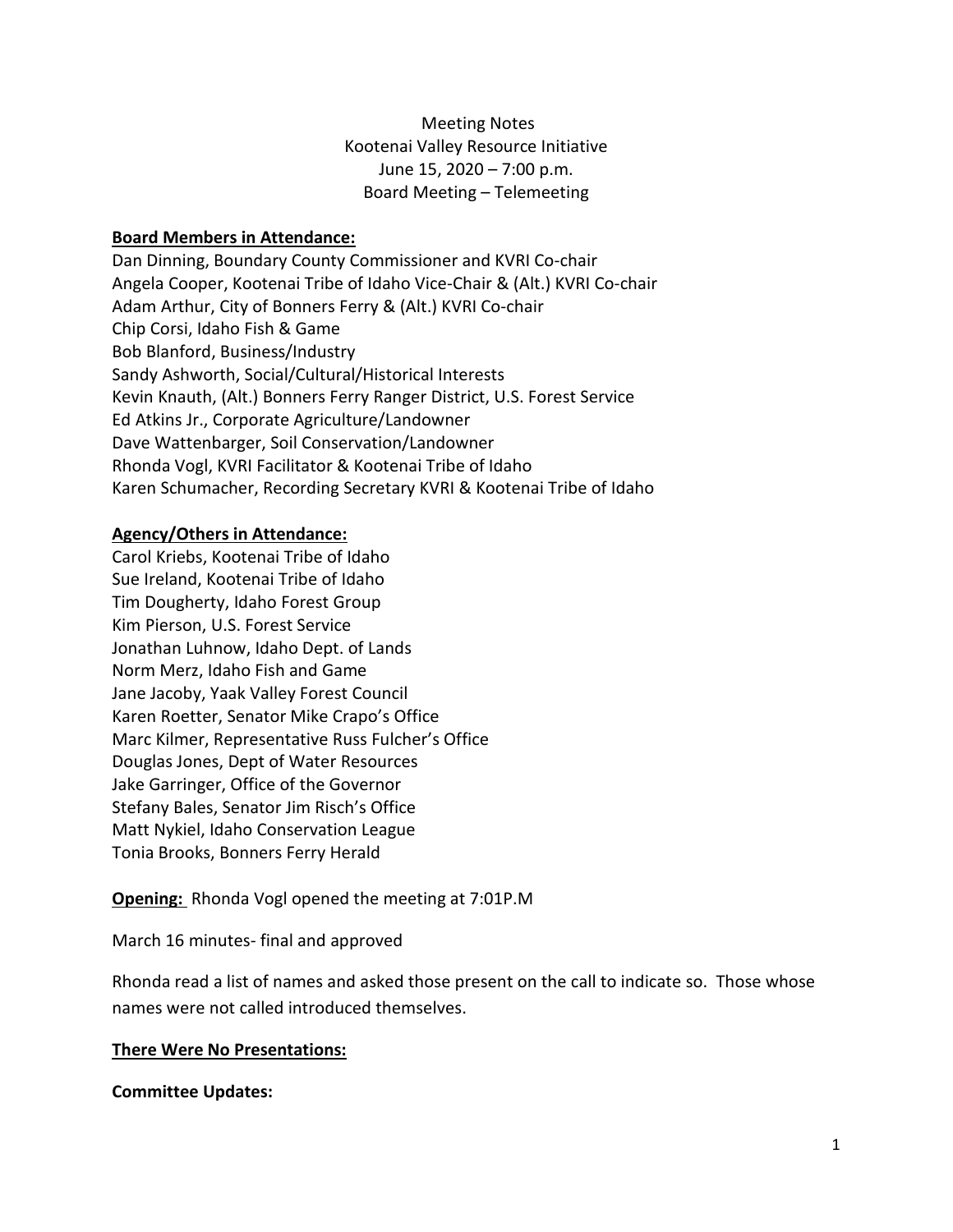Forestry Subcommittee: Kevin Knauth provided an update on the Westside Restoration Project.

- Scoping was in December and was allowed to run through January.
- Specialists are now taking proposed actions and doing the analysis
- Scoping will help refine the proposed actions that are analyzed in the Environmental Assessment (EA).
- The Draft EA will go out for public review and comments.
- Necessary adjustments will be made to the draft EA as a result of those comments
- A final decision will be reached in February
- The first activity timber sale is slated for next summer.

Other events:

- Post-harvest work is going on
- Some road work is going on as well
- Stewardship sale work on Smith Lake campground is going on.
	- o Culverts repositioned for drainage/gravel going in.

o Youth crew just started this week replacing picnic tables and fire rings via grant. Our engineers really understand the importance of our recreation sites. All campgrounds are up and running and hosts are in place for summer operations. Recreation work force is on to help maintain trailheads, bathrooms and campgrounds.

Fire folks are all ready for the local fire season and currently helping out in Region 3 (Southwest) with that fire season.

Forest Service offices are not open to the public yet because they are following USDA's phased approach. Offices are in phase one now. There are two weeks in each phase before consideration for the next phase.

Free Firewood Use permits are being provided. The public is asked to call the office.

Dan Dinning asked for an update on Boulder.

Looking into fiscal year 21(Oct 1) Timber Sales:

- Timbuck Stew: 17 or 18 million board feet. This was a bigger sale but it was split into 2 sales (IdaMont)
- IdaMont: 9 million board feet.
- The first sale out of the Westside Restoration Project is Caribou Snow 5 million board feet.
- Camp Robin project area's next sale is Hart Wall 3 million board feet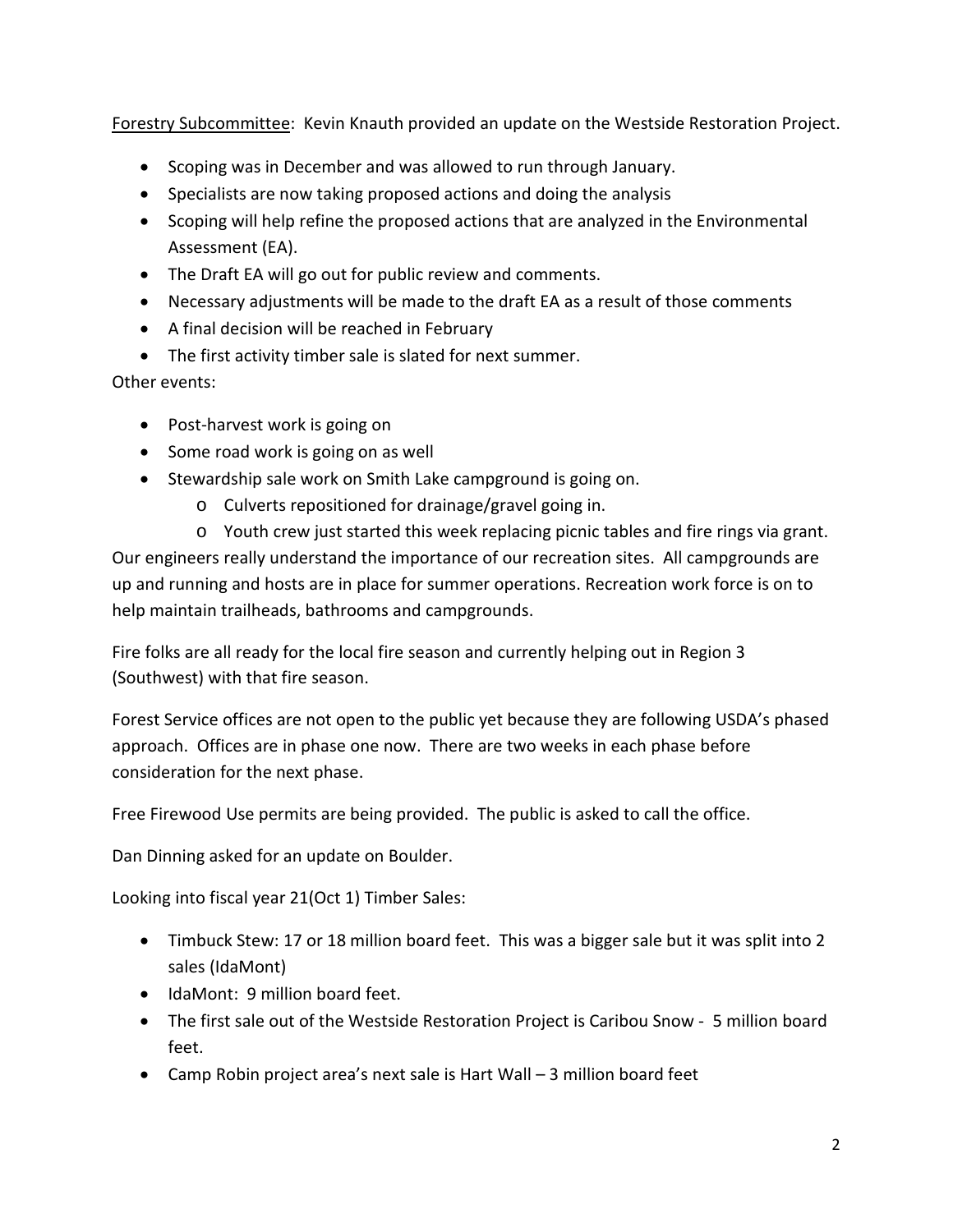TMDL: Rhonda Vogl updated that there was a meeting via telephone in April to address a consultation invitation by Idaho DEQ to change the status of the Kootenai and Moyie Subbasin TMDL.

EPA approved the shade rule largely, in part, due to the stellar job of our citizens monitoring group, the three amigos, Kevin Greenleaf, Dave Wattenbarger and Jerry Garten. Because KVRI is the watershed advisory group, Bob Steed brought the change of status to the subcommittee. Rhonda sent an email to run this by the KVRI board and is now wanting to make sure that this in the minutes.

- The Integrative Report (IR)changed the priority status of the subbasin to low
- This will be revisited in 2026

This action item does not require a signature, but says we approve the IR showing a low priority status at this time.

Matt Nykiel with Idaho Conservation League (ICL) was heard:

- Asked what the purpose of the change was.
- Asked what was the status prior to the proposed change.

Matt stated that he was just a little confused about what the change in designation really meant. He stated that he is happy to talk to Bob directly.

Rhonda Vogl stated the report is sent to Congress each year. No work will be done on temperature TMDL until 2026; thus, the reasoning for the low priority status. Per Dan Dinning, there is no change in designation; just a change in assessing it. Dan asked if there was anyone that did not wish to approve this? No objections were made to the Integrated Report so it is noted as approved.

Dan and Rhonda: We are looking for someone to train to replace the current citizens monitoring group. Please contact Rhonda to help with this. We don't want this to fall through the cracks. We need to get 3 or 4 people out there with Dave, Jerry and Kevin to learn the ropes this summer. Citizens monitoring of the stream temperatures is valuable.

Grizzly Bear: Rhonda Vogl shared that there were 3 meetings held prior to the COVID shut down at which time we were trying to hammer out a good alert system for the community.

- The Nixle alert system was decided on but before we were able to construct a written protocol for the use of that, the Pandemic occurred.
- However, the Nixle system alerted about a problem bear that was getting into unprotected bee boxes recently.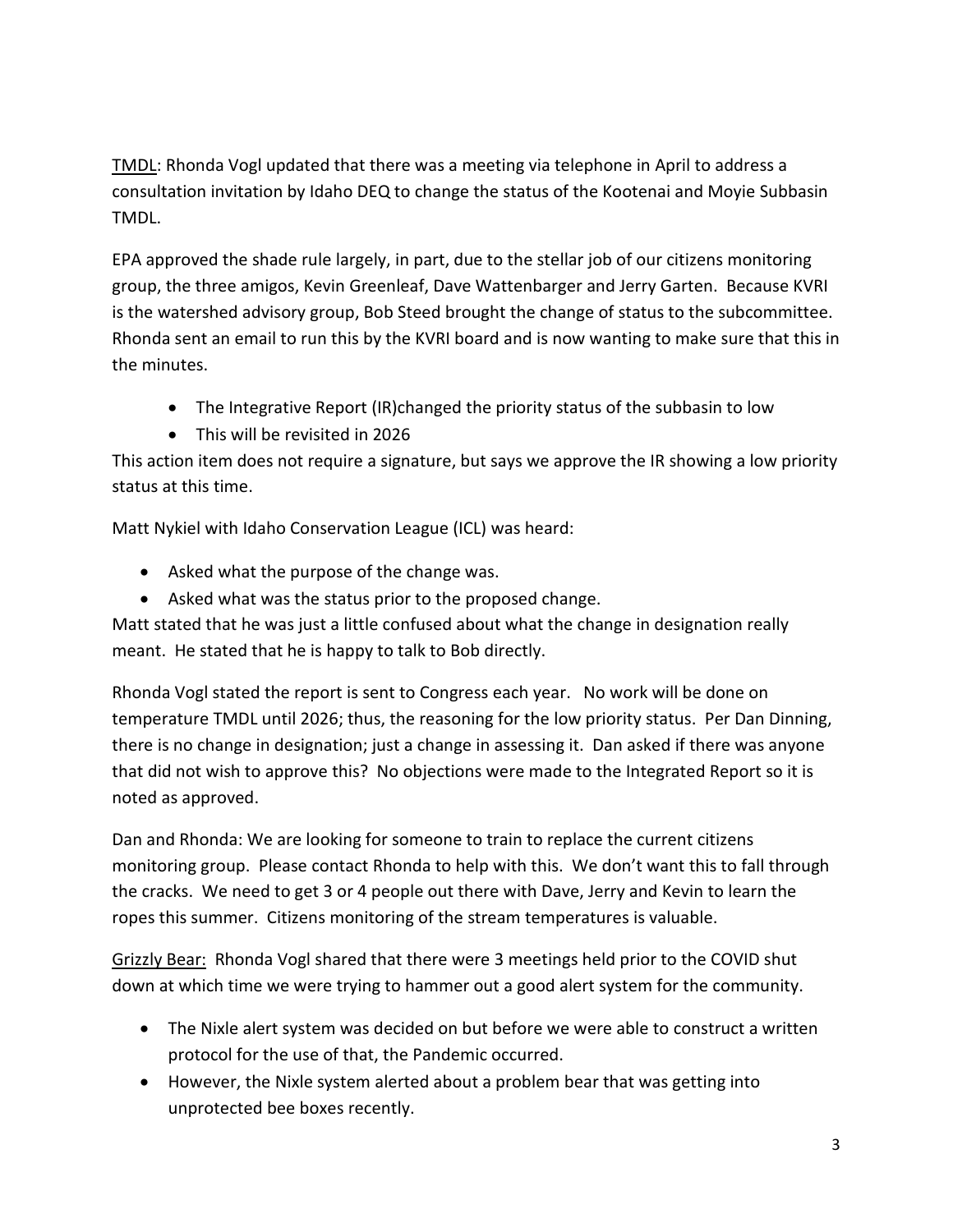• We hope to fine tune the community alert system once we can start holding meetings again.

Norm Merz added that it seems to being working well and that Brian Johnson and Sheriff Kramer are working on how to make this work and what criteria is needed. The important thing is that it is a work in progress. It is not a notification for every bear but definitely for problem bears. It was noted that a lack of notice doesn't mean that you don't need to take precautions. Dan Dinning noted that bears are living amongst us. If they cause problems, the Sheriff and Brian are coordinating.

Discussion followed regarding the process of if a bear mortality is counted against that recovery area if it is due to an auto collision.

Sue Ireland brought information to the group regarding coal mining activity in the headwaters of the transboundary Kootenai River: As a result of coal mining activity by Teck Resources, which operates five large metallurgic coal mines in British Columbia in the headwaters of the Kootenai Basin, increasing amounts of contaminants are being detected downstream of the mines in the Kootenai River watershed.

Some items of concern are:

- Elevated trends of nitrates and selenium.
- · Studies of fish tissue and egg ovaries in the last few years in the Kootenai River in Idaho have revealed selenium levels that exceed the EPA criteria for selenium
- · High selenium levels have been known to cause deformities and reproductive dysfunction in fish. Certain species are more susceptible than others.
- · Teck Resources is proposing a large-scale expansion of one of their coal mines.
- · Federal Assessment of this expansion is currently not required because the expansion is proposed on an existing mine that is already in operation.

Sue is requesting a chance to bring a group of experts to the next KRVI meeting to provide information to KVRI and the community regarding this subject.

Dan Dinning indicated the importance of informing elected officials so they can recognize and support our concerns.

Matt from Idaho Conservation League (ICL) stressed the importance of a Federal assessment. Indicated it would permit a review of the impact beyond the British Columbia/Canadian border. Current review is under provisional laws of British Columbia and they don't require an analysis impact on mines across international borders into Idaho and Montana. Stated that is why a federal review is so important. This would give folks in Montana and Idaho to have a chance to have those interests included in the process.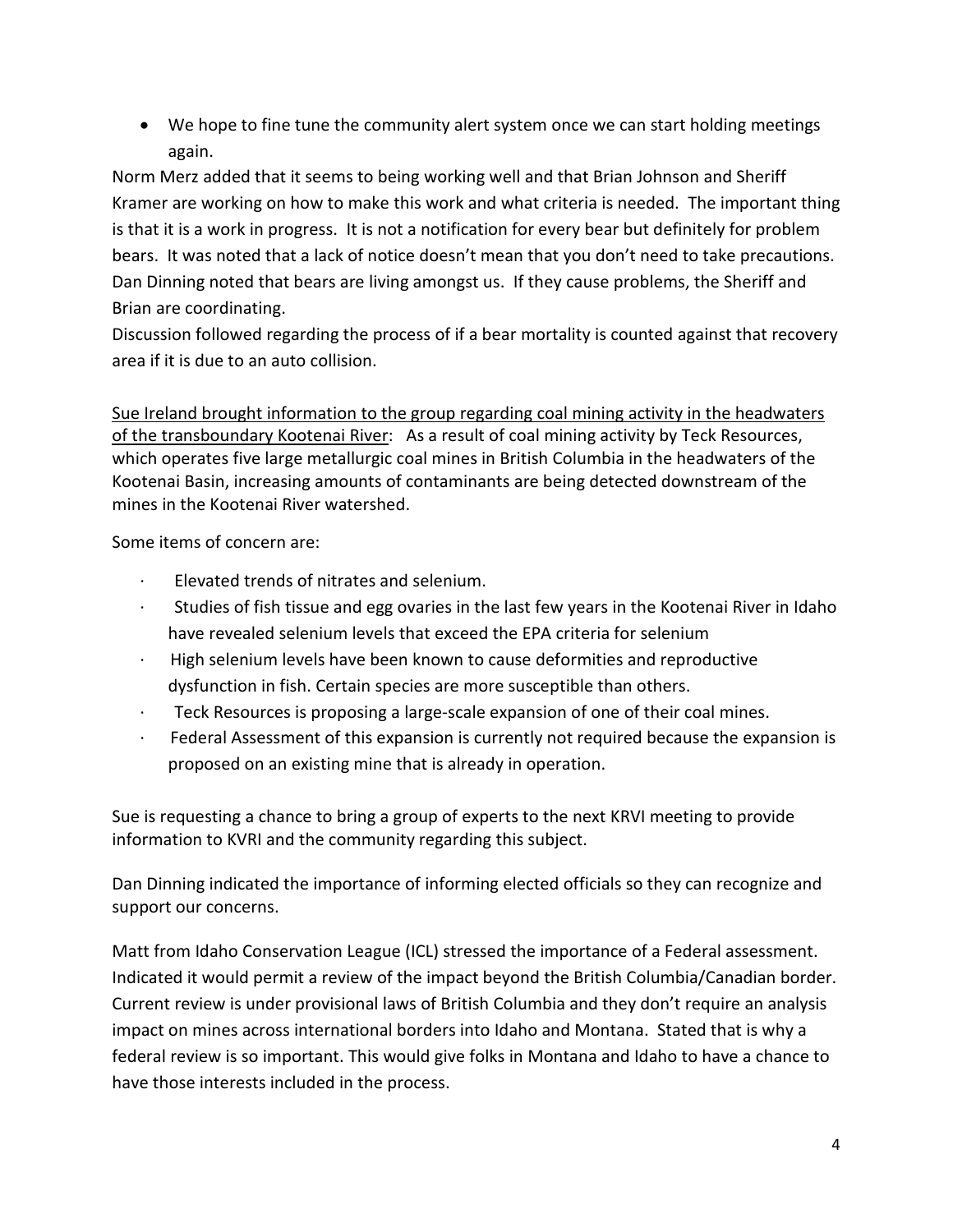Rhonda – This is definitely food for thought for the KVRI board and partners. Stated it would be worth considering to write letters while we have the chance to make a difference. Suggested that this be a part of our July meeting.

Dan requested that Stefany Bales and Karen Roetter contact their bosses' offices with this information and let us know in July if we can take some action.

Karen, Stephanie, Jake Garringer and Mark Kilmer all voiced agreement and support.

Angela Cooper added a quick note that this issue is really important to the Tribe and that it is good to know we have all of you on our side when things come up. She voiced thanks expressed from the Tribe.

# Idaho Fish and Game Idaho Fish and Game (IDFG), Chip Corsi:

IDFG is investigating mortality of a grizzly bear on the Westside Road– no more information.

Collaring of deer, elk, moose, wolves, black bears and lions is ongoing.

- o Gathering information about predator prey relationships
- o The mortality rate of collared moose is higher than we expected to see; appears parasites, to include ticks, a major factor.
- o CWD Montana took a forensic look at the disease spread.
	- **Extimated to have been there approximately 10 years.**
	- No physical barrier between here and there.
	- We tested extensively and it has not turned up.
		- If here, very low incident level.
		- Folks do need to be on look out.
	- We will continue to test this fall.

Robert Akins, new habitat biologist for McArthur Lake is coming on board. Evan took a promotion as staff biologist for Lake Pend Oreille habitat restoration work. Robert will come to the next KVRI meeting in person.

Per Chip, IDFG has mostly had crew working from home; today they started two rotations with half the crew in each, trading off weeks. They anticipate being fully staffed at the office sometime by August, possibly before, depending on virus status.

Kim Pierson – (for Jeannie Higgins): voiced appreciation for our efforts in meeting and the conversations we are having. Kim noted that the CFLRP advisory committee would be meeting next week to go over information. Kim is the point of contact. She is trying to get clarification on some items and will champion the work.

Jake Garinger of Govenor Little's office: Encouraged all to visit the website for pandemic information and gain knowledge of healthy practices.